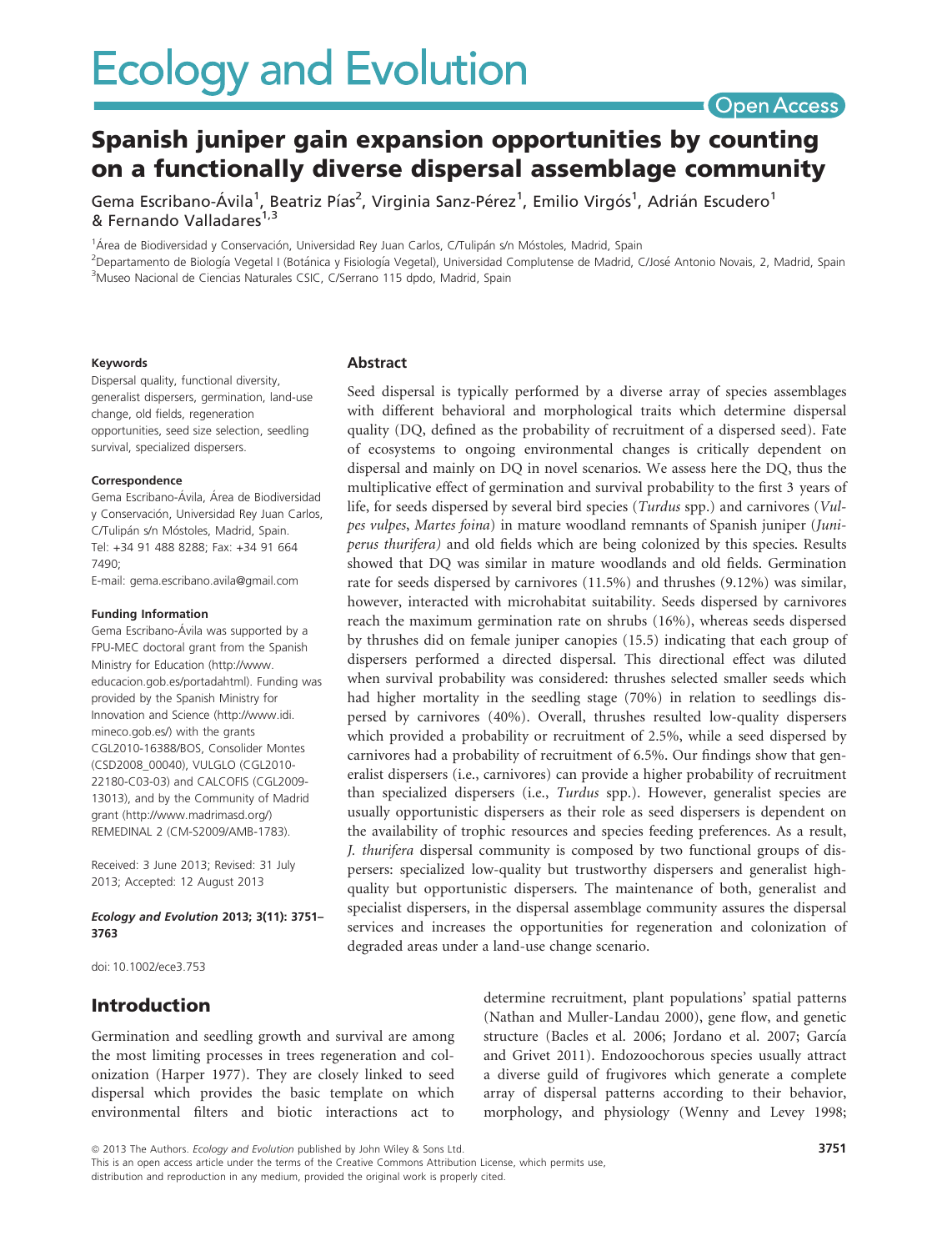Jordano and Schupp 2000; Westcott and Graham 2000; Schupp et al. 2010).

Behavioral traits of frugivores, such as foraging strategies (Chavez-Ramirez and Slack 1994; Morales et al. 2012) and the intense use of particular habitat features (Schupp and Fuentes 1995; Karubian et al. 2010; Rodríguez-Pérez et al. 2011) greatly determine nonrandom deposition patterns in microhabitats across the landscape (Clark et al. 2005; Russo et al. 2006). Morphological animal traits such as gape width (Rey et al. 1997), gut length, and body size are also important for seed dispersal. For instance, bigger body size is related to longer gut retention time which usually promotes longer dispersal (Jordano et al. 2007; Spiegel and Nathan 2007; Figuerola et al. 2010), more clumped deposition patterns (Howe 1989), and low germinability due to seed damage (Traveset 1998; Traveset and Verdú 2002).

Frugivore traits determine the so-called qualitative component of seed dispersal (Schupp et al. 2010) which describes the effectiveness of each disperser in terms of recruitment probability. It has two subcomponents: (i) quality of treatment a seed is given in mouth and gut which influences seed dormancy breakage and germinability; and (ii) quality of seed deposition determined by dispersers' deposition clumping pattern and microhabitat suitability for seed survival, seed germination, and subsequent survival and growth. Throughout the article we refer to these two components together as dispersal quality (DQ) which is defined as the probability of a dispersed seed generating a new adult.

DQ is usually evaluated in laboratory or green house conditions where only subcomponent (i) is considered (Traveset 1998; Figuerola et al. 2010; Nakashima et al. 2010). Studies dealing with DQ in natural conditions are rare and usually do not account for environmental heterogeneity (microhabitat effect, see Reid 1989). However, subcomponent (i) could interact with several attributes of subcomponent (ii), such as dispersers' deposition clumping pattern and microhabitat suitability (Howe and Miriti 2004). Therefore, DQ could be highly context dependent and it may vary as environmental conditions change. For instance, Breitbach et al. (2012) show how the dispersal patterns of blackbirds dispersing cherry tree seeds (Prunus avium) change with environmental conditions. Blackbirds mobilize seeds further and to more suitable microhabitats in a forest than in a farmland environment. Thus, high-quality dispersers in a well-developed stage of an ecosystem could become low-quality dispersers in disturbed scenarios, such as the blackbirds for the cherry tree, and vice versa. DQ provided by dispersal guilds may shift coupled with environmental changes more frequently than currently recognized.

In the last decade, many studies have focused on the effect of land-use change on biotic interactions. Several

studies dealing with the effects of land-use change on mutualistic interactions, such as pollination and seed dispersal, have found a decrease in interaction strength (Tylianakis et al. 2008). Unfortunately, they usually fail or simply do not attempt to investigate the relationship of this weakened effect on the mutualistic interaction and subsequent life stages such as fruit maturation, seed germination, and seedling survival. Therefore, the final outcome of the effect of land-use changes on mutualistic interactions and its derived ecological and evolutionary consequences remains largely unknown (Herrera and Doblas-Miranda 2013). In the case of seed dispersal, we need to establish the link between dispersal guilds and the successive stages which determine plant fitness, thus DQ. This is especially demanding in ecosystems subjected to land-use changes where the DQ provided by each dispersal species or guild could shift under different land-use conditions, which is critical to prevent ecosystem degradation and promote ecosystem recovery opportunities.

In this study we evaluate the DQ of the main dispersal guilds of Spanish juniper (Juniperus thurifera), mediumsized birds (Turdus spp.), and carnivores (Santos et al. 1999; Escribano-Avila et al. 2012). We also investigate how differential DQ provided by the two assemblages could influence the colonizing and regeneration process after land abandonment in ecosystems dominated by this species. Historically, Spanish juniper has been subjected to traditional management which has been abandoned since the middle of the last century due to population drift. Consequently, J. thurifera remnant woodlands are expanding their boundaries and colonizing old fields and grasslands, which are turning into new colonization areas (NCA) (Blanco et al. 2005; Olano et al. 2008). This is a widespread land-use change (Lamb et al. 2005) particularly common in developed countries with remnants populations of junipers (Livingston 1972; Schupp et al. 1997; Rejmének and Rosén 2009).

In a previous work, we found that carnivores contribute more to seed rain in mature woodlands (MW) than thrushes. However, they are opportunist dispersers as this resource is consumed irregularly during the dispersal season (36.5% of feces contained at least one seed), while thrushes present high fidelity to this trophic resource and are considered specialized dispersers (100% of feces contained fruit remains and 60% contained seeds; Escribano-Avila et al. 2012). In recently colonized old fields both carnivores and thrushes contributed similarly to seed rain, although the deposition pattern of each disperser is markedly different. Carnivores preferably disperse seeds in shrubs and open gaps with a highly clumped pattern, while thrushes do under J. thurifera trees with one or two seeds per deposition (Escribano-Avila et al. 2012). These microhabitats have previously shown different suitability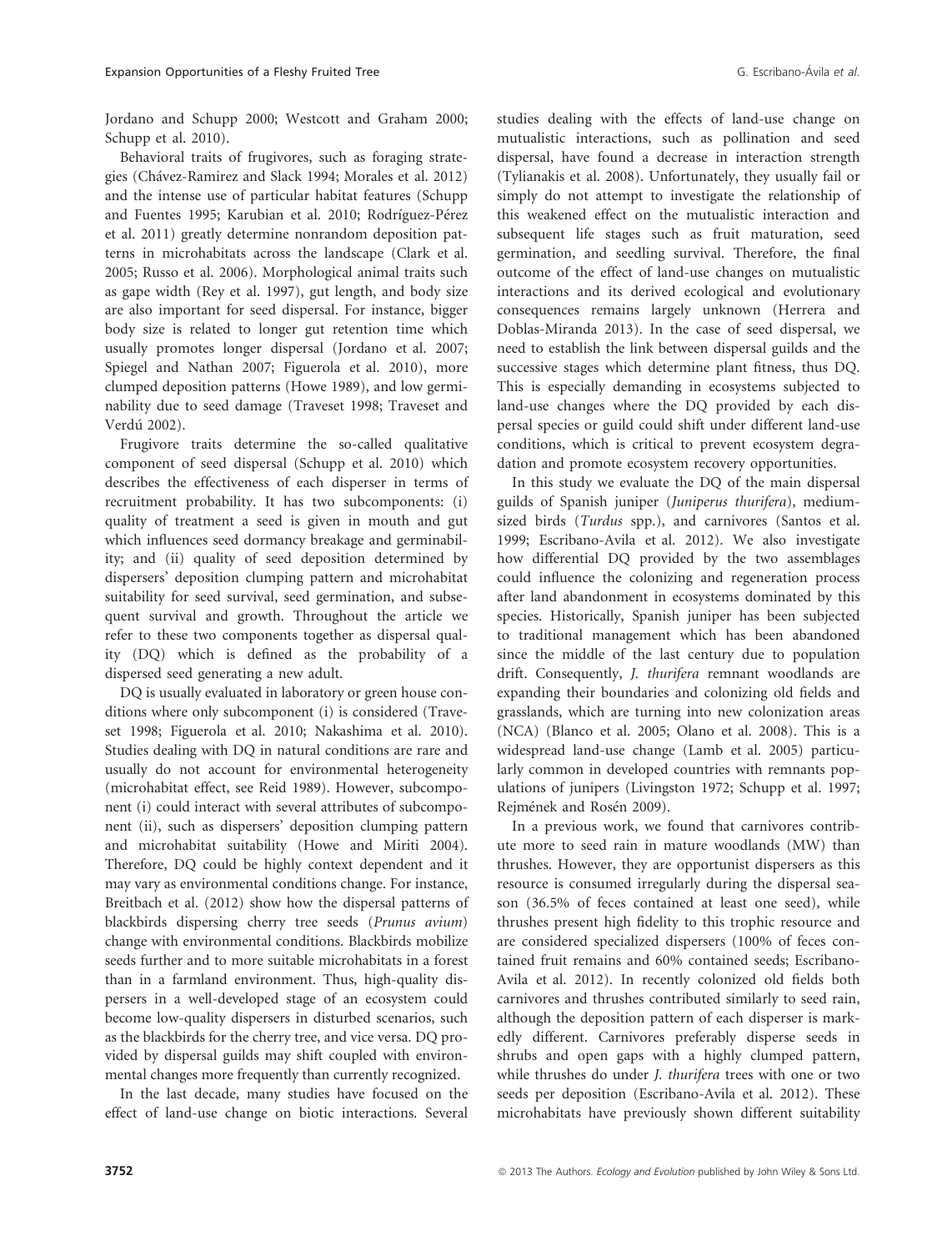for the recruitment of the species. Juniperus thurifera canopies, especially the female tree, are the most suitable microhabitat while open gaps are the least suitable (Montesinos et al. 2007; Gimeno et al. 2012).

Given the differential dispersal patterns of the two guilds and the different development stages of the ecosystem studied, we hypothesize: (i) thrushes would provide a higher DQ in MW remnants due to enhanced germination (Traveset 1998; Traveset and Verdú 2002) and early survival according to their deposition patterns in more suitable microhabitats (Montesinos et al. 2007). Nevertheless, this enhancement could be limited by the fact that thrushes select smaller fruits due to their gape size limitation (Jordano 1995; Rey et al. 1997; Parciak 2002). As seed size is important in terms of recruitment dynamics (Galetti et al. 2013), smaller seeds could be at a disadvantage especially in less suitable environments such as the recently colonized old fields. Therefore, we hypothesize: (ii) DQ provided by each dispersal guild could shift in the recently colonized old fields in relation to the MWs as the total effect of environmental suitability, seed size, and clumping deposition pattern is poorly understood. To evaluate our hypotheses we provide, for the first time, an evaluation of the probability for a given seed to be recruited accounting for different members on the dispersal community (gut passage effect, clumping pattern, and seed size selection) and environmental heterogeneity under field conditions. To do so, we performed a field germination experiment. We sowed seeds previously dispersed by thrushes and carnivores simulating dispersers' deposition patterns in the available microhabitats in the two successional stages studied, MWs remnants, and old fields recently colonized by the species.

# Materials and Methods

### Study area

The study area which covers a surface of 13 ha (40°53′N, 2°10′W) is located in the Special Area of Conservation of the Natura 2000 Network Alto Tajo in Guadalajara province, central Spain. The climate is Mediterranean continental with a rainfall of around 500 mm per year with pronounced summer drought and extreme cold winters. Mean annual temperature is 10.2°C, with January being the coldest month (mean temperature: 2.4°C) and July the warmest (mean temperature: 19.5°C). Snowfalls occur from November to April (www.aemet.es). Mean elevation is 1278 m, and vegetation is mainly comprised of MWs remnants dominated by J. thurifera, old fields recently colonized that are referred to as NCA, and some crop fields (Fig. 1A). MW have a total cover of over 30% with a high abundance of adult trees. Traditional management in these areas has been logging and extensive grazing. NCA comprised pastures where total tree cover is under 15% and most J. thurifera individuals are newcomers. Past



Figure 1. On the left side of the panel, a representation of the study area is shown in (A) to illustrate the ongoing process of woodland expansion. Dark gray represents MWs of Juniperus thurifera, light gray represents new colonization areas, and white areas represent current agricultural lands. Squares represent the 50  $\times$  100 plots used to perform the germination experiment. Four microhabitats were selected in each of the plots to cover the environmental heterogeneity in the study area as shown in the top right area of the panel (B). A netting cage was installed in each microhabitat to sow seeds, simulating dispersers' clumped deposition pattern with the help of a plastic template illustrated in the bottom left-hand (C).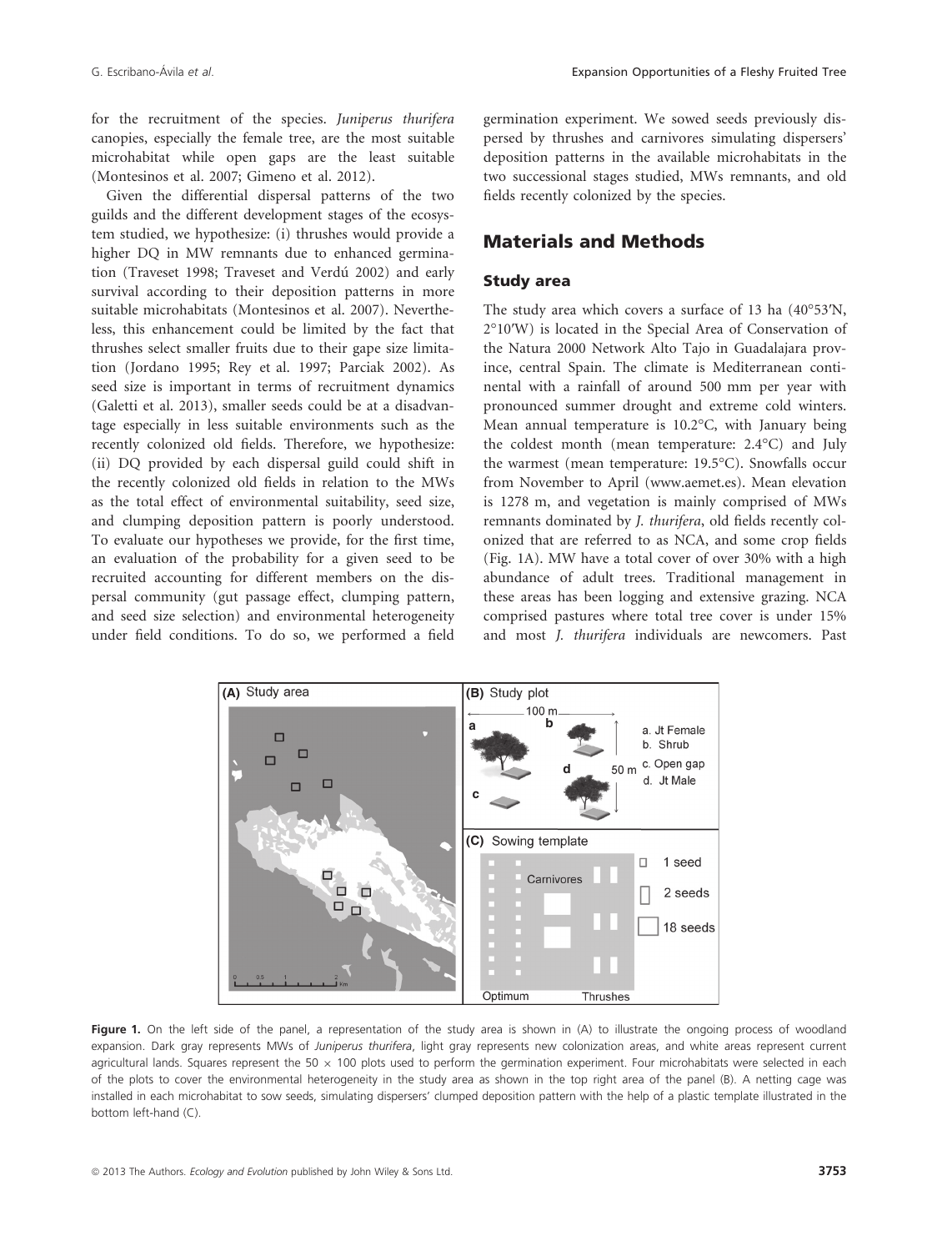management in NCA was extensive agriculture and grazing. For more details see Escribano-Avila et al. (2012).

#### Seed sampling and presowing treatments

A total of 2640 seeds were sown. We sowed seeds from a control treatment ( $n = 720$ ) and seeds dispersed by two assemblages of dispersers: carnivores composed of red fox (Vulpes vulpes) and stone marten (Martes foina)  $(n = 1440)$ , and thrushes composed of several species of the genus Turuds (Turdus viscivorus, T. philomelos, T. merula, T. iliacus, T. pilaris) ( $n = 480$ ), which represent two different functional groups according to their morphological characteristics (gape size, mouth morphology, gut length, and digestive physiology). We assessed the effects of scarification by frugivores on seeds and enhancement on germination rate and survival. The control treatment was used to obtain optimum germination rates for comparison with naturally dispersed seeds, rather than with nondispersed seeds (which have a very low germination rate and could be uninformative [García-Fayos et al. 2001]; M. D. Gargondo, M. A. de Peña, R. de Pedro, N. Verde pers. comm.). This treatment is referred to as the "optimum treatment" throughout the manuscript.

Following García-Fayos et al. (2001), the optimum treatment consisted of seed selection and stratification. Seed selection: fruits with signs of complete maturation (dark blue color) and no signs of parasitization were collected in the study area in the middle of the dispersal season (January 2009) from randomly selected trees. The collected fruits were submerged in water for 2 days. Floating fruits were discarded and for the remaining fruits pulp was removed with a mixer. Viable seeds (no floating) were air dried and sieved to discard seeds with diameters under 3 mm, as smaller seeds have shown very low germination rates. Stratification: control seeds were deposited in trays with sand and water until they reached 70% saturation point and stored at 20°C in darkness for 1 month and at 5°C for an additional month. Seeds dispersed by frugivores were collected in the study area in the same period (for details in dispersed seed collection, see Escribano-Avila et al. [2012]). Pellet material from animal depositions was removed, nonviable seeds were removed using the floating method, and once viable seeds were dried, they were sieved in the same way as control seeds. Dispersed and optimum treatment seeds were stored at 4°C until they were sown in the field.

A subsample of nonsieved seeds  $(n = 100)$  from the optimum treatment and dispersed seeds (by both carnivores and thrushes) were weighed to evaluate the possibility of differential seed size selection by dispersers.

### Field germination experimental design

We selected 10 plots (100  $\times$  50 m). Five were located in MW, whereas the other five were located in NCA (Fig. 1A). We selected four microhabitats in each plot: J. thurifera adult female canopy, J. thurifera adult male canopy, shrub (J. communis), and open gaps. These microhabitats represent the environmental heterogeneity in soil and light exposure variability occurring in the studied ecosystems. We installed a wire netting cage in each microhabitat to avoid seed predation and herbivory (Fig. 1B). Seeds were sown on spring 2009 in different clumping patterns to simulate dispersers' deposition patterns. Seed clumping (average seeds/deposition) was 1.5 (range 1–5) for thrushes and 73 (range 4–344) for carnivores (Escribano-Avila et al. 2012). According to this information and the quantity of seeds available, we simulated dispersers' clumped deposition pattern. Seeds were sown in each wire netting cage with the aid of a plastic template. We sowed 18 seeds from the optimum treatment individually in two parallel lines on the left-hand side of the cage, 36 seeds dispersed by carnivores in two groups of 18 seeds in the central area, and 12 seeds dispersed by thrushes in six groups of two seeds on the right-hand side of the cage (Fig. 1C). Cages were monitored periodically for 3 years, and seedling emergence and survival were recorded.

#### Data analyses

To evaluate if dispersers perform selection on seed size, we conducted a one-way analysis of variance with seed weight as the response variable and a treatment factor with three levels: thrushes, carnivores, and optimum treatment. Residuals for seed weight fulfilled the assumptions of homoscedasticity and normality.

The variables germination and survival were analyzed with two complementary analyses – generalized linear mixed models (GLMM) and survival analyses – whereas the variable DQ was only analyzed with GLMM. Thus, we performed GLMMs to model germination percentage, survival percentage, and DQ obtained as the percentage of recruited seedlings in relation to total seeds sown. The three variables refer to the end of the 3-year monitoring period. Habitat, disperser, and microhabitat were analyzed as fixed factors, and plot was used as a random factor. We performed model selection on GLMM according to the methodology proposed by Bolker et al. (2009) and Zuur et al. (2009). We first constructed the beyond the optimal model, including all fixed effects and their possible interactions (habitat  $\times$  microhabitat  $\times$  disperser) and optimized the structure of the random effects (effect of plot on the estimate of the intercept of the model and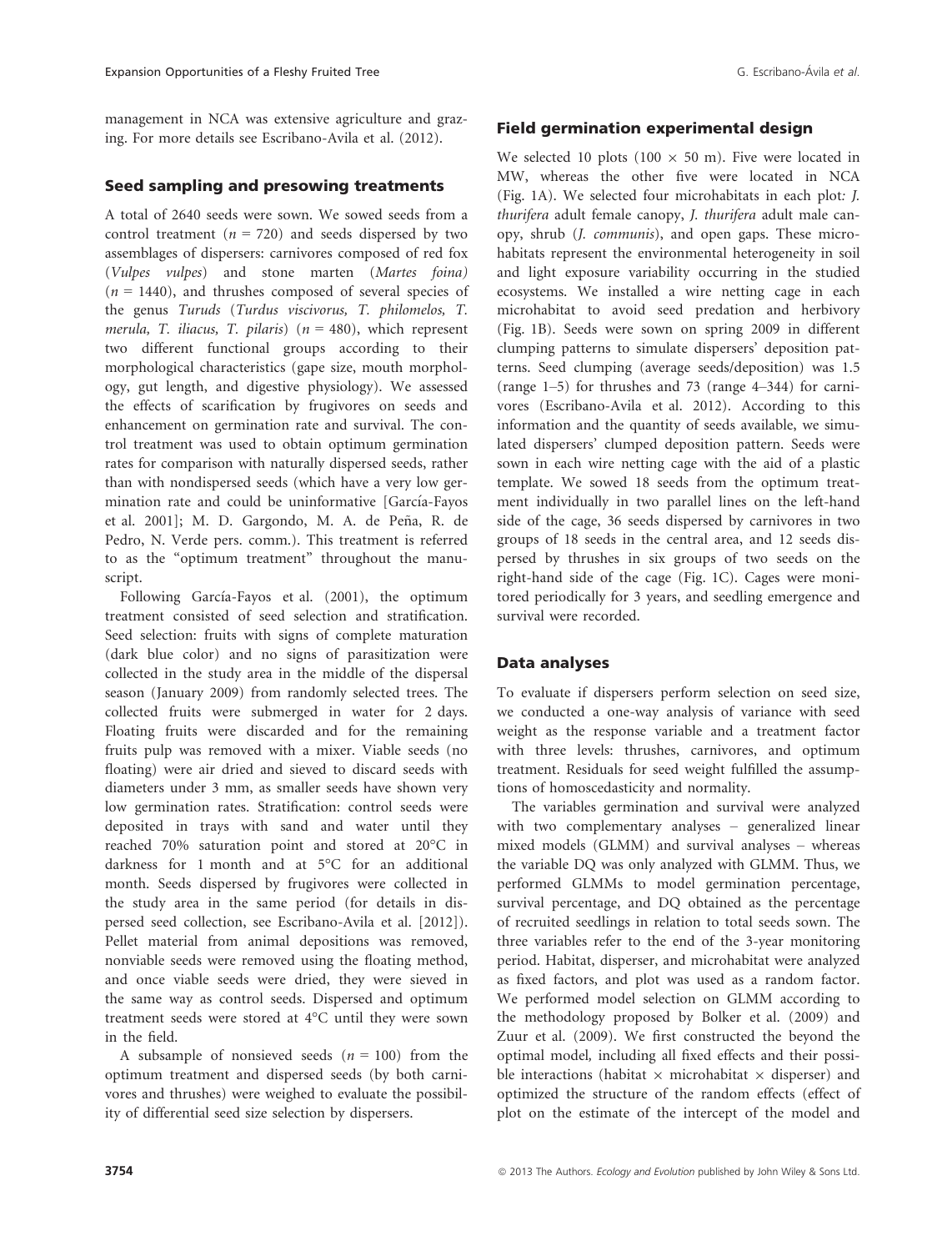effect of plot on the estimate of the intercept add up to the parameter estimates of microhabitat). The random structure retained for further analysis was selected by the lowest Akaike information criteria (AIC) and models fitted by restricted maximum likelihood criteria (REML). Once random effects were optimized, we performed model selection for fixed effects fitted by the maximum likelihood criteria (ML). We selected models using the AIC corrected by small sample size, AICc  $\leq$  2 (Burnham and Anderson 2002). When more than one model was selected, we chose which model to be retained based on the Akaike weight  $(W_i)$  and the relative importance of the variables in those models  $(W_+)$ . The final model was fitted by REML to obtain the parameters which better described germination probability, survival, and recruitment. In all cases, error distribution considered was binomial and the link function logit.

Survival analyses were performed to determine the effect of habitat, disperser, and microhabitat on germination rate and the shape of survival curve. We used Kaplan–Meier estimates for right censored data using the log-rank test (Harrington and Fleming 1982). All statistical analyses were conducted in the R environment (R Development Core Team 2012) with additional packages "lme4" (Bates et al. 2012), "MuMIn" (Barton 2012), and "survival" (Therneu 2012).

# **Results**

#### Seed weight

Seed weight for dispersed seeds and the optimum treatment was significantly different  $(F_{2,297} = 8.85, P \le 0.005)$ . Seeds dispersed by thrushes were significantly lighter  $(0.0279 \pm 0.0014)$  than those dispersed by carnivores  $(0.0331 \pm 0.0014,$  Bonferroni pairwise test,  $P < 0.005$ ) and those of the optimum treatment  $(0.03288 \pm 0.001,$  $P < 0.005$ ). Instead, seeds from the optimum treatment and those dispersed by carnivores did not differ significantly

#### Germination, survival, and DQ

Total germination percentage was 12.5% ( $n = 330$ ), of which 175 seeds germinated in the MW and 155 in NCA. Seeds from the optimum treatment had greater germination percentages than those dispersed by thrushes or carnivores (20% and 10%, respectively). The germination percentage of dispersed seeds was influenced by microhabitat. Greater germination percentages were obtained for seeds dispersed by thrushes beneath female (16%) and male (12%) J. thurifera canopies (Fig. 2A), whereas for seeds dispersed by carnivores germination was higher in



**Figure 2.** Mean  $\pm$  SE of the variables germination percentage, survival percentage, and recruitment percentage referred to as dispersal quality in relation to microhabitat and disperser are represented from top to bottom. The first three bars on each graph correspond to the mean percentage of the variable for each disperser and the optimum treatment without distinguishing between microhabitats.

shrub microhabitats (16.4%). For both dispersers the lowest germination percentages were obtained in the open gap (3% for carnivores and 2% for thrushes). If the effect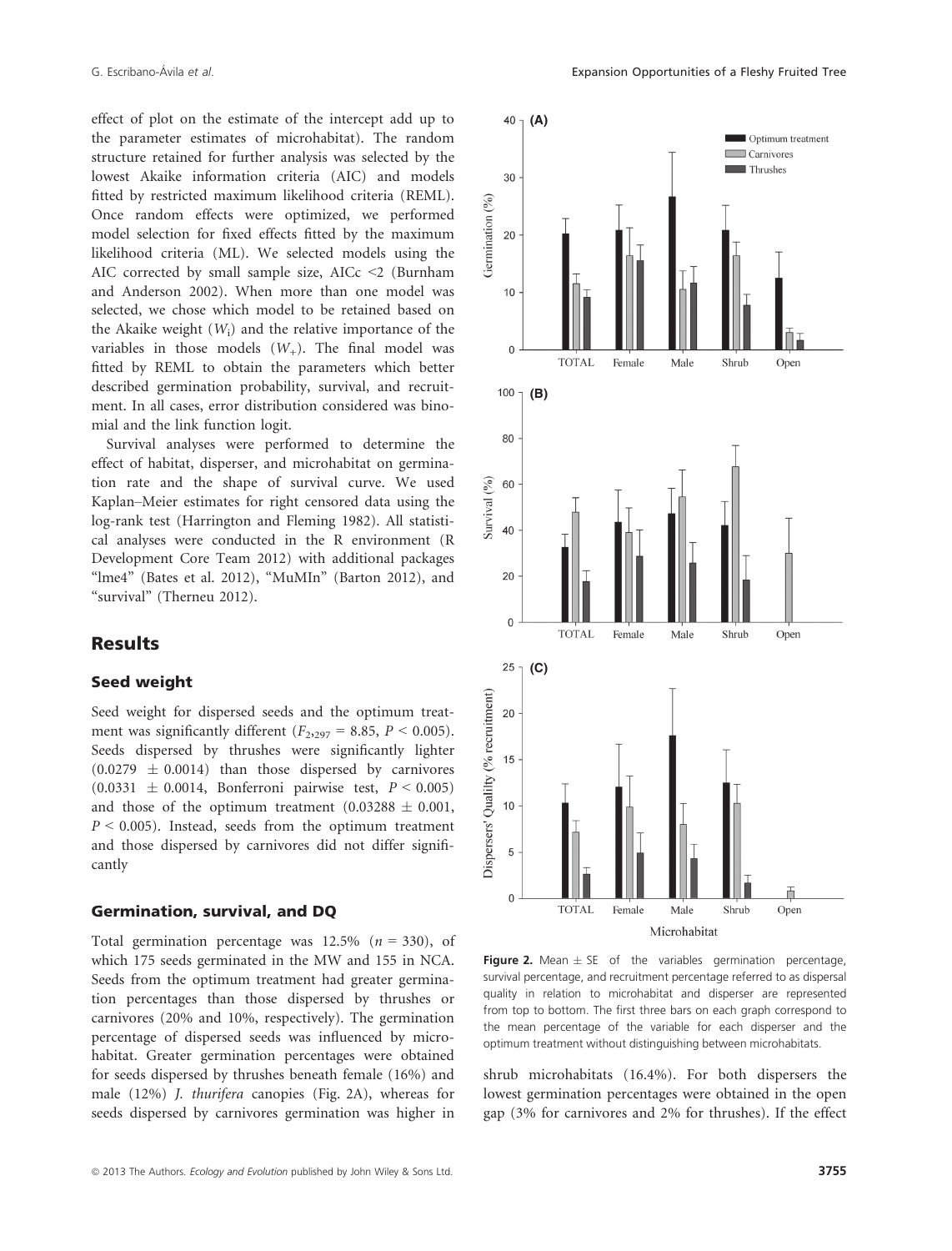of dispersers is not considered, the most suitable microhabitat for germination was beneath the *J. thurifera* female tree. This microhabitat accounted for 34% of total germination  $(n = 112)$ , whereas the open gap only accounted for 9% ( $n = 29$ ) (Fig. 2A).

Total survival percentage was 49.33% ( $n = 163$ ), and the MW and NCA had very similar survival percentages (51% and 47%, respectively). Seeds dispersed by carnivores had a notably higher survival percentage (58.6%,  $n = 98$ ) than those dispersed by thrushes (27%,  $n = 18$ ). In terms of microhabitat, the greatest differences in survival percentage were found between open gaps (10.3%,  $n = 3$ ) and all canopied microhabitats (around 50% survival, Fig. 2B).

DQ, measured as the probability of germination and survival during the first 3 years of life, provided by carnivores was higher (6.5%) than that provided by thrushes (2.5%) in all microhabitats (Fig. 2C). Canopied microhabitats provided a higher probability of recruitment (around 15%) than open gaps (1%) where only those seeds dispersed by carnivores were recruited (Fig. 2C). It is noteworthy that DQ provided by carnivores represented 70% of the DQ provided by the optimum treatment when all microhabitats are taken into account, while DQ provided by thrushes only represented 25% (Fig. 2).

#### Model selection and parameter estimates

The structure for random effects selected for the germination percentage was plot effect on the intercept of the model and plot effect on the slope of microhabitat (See Table S1), whereas for survival and quality it was plot effect on the intercept (Table S1).

For germination percentage at the end of the 3-year monitoring period, we obtained two models with AICc <2. One included the variables disperser, microhabitat, and disperser  $\times$  microhabitat, whereas the other model did not include the interaction term. We selected the first model, as the relative importance of the interaction effect was 0.64, while this value was 1 for habitat and microhabitat (Table 1a). Thus, the relative importance of the interaction term was high enough to be included (Burnham and Anderson 2002). The final model included disperser and microhabitat as fully crossed fixed effects and the random effect of plot on the intercept with a standard deviation of 0.81 and the effect of plot on the estimates of the four levels of microhabitat with a standard deviation ranging from 1.13 for J. thurifera female trees and 0.54 for J. thurifera male trees. (Table 2, random effects).

Model selection for survival obtained one model with AICc <2, which included disperser and microhabitat as fixed effects. The next model had an AIC $c = 2.1$  and included the same terms as the selected model plus the effect of habitat. The relative importance of habitat in the two models was 0.26 (Table 1), which compared to the relative importance of disperser and microhabitat was not high enough to be considered (Burnham and Anderson 2002). Therefore, the final model selected accounted for the fixed effects of disperser and microhabitat and the random effects of plot on the intercept of the model with a standard deviation of 0.4 (Table 1b, Table 3).

Model selection for DQ obtained two models with AICc <2. The first one included disperser and microhabitat as fixed effects, whereas the second added the effect of habitat. The effect of habitat, as in the case of survival, was not relevant enough to be included (Table 1c). Hence, the final model accounted for the fixed effects of disperser and microhabitat and the random effects of plot on the intercept of the model with a standard deviation of 0.23 (Table 4).

#### Survival analysis

A total of 330 seeds germinated in the monitoring period (1095 days). In the first year 38% of the seeds germinated

|         | Models         | D            | <b>MH</b> | Н    | $D \times MH$ | $D \times H$ | $H \times MH$ | К  | logLik   | AICc   | Delta | $W_i$ |
|---------|----------------|--------------|-----------|------|---------------|--------------|---------------|----|----------|--------|-------|-------|
| a. Ger  | 1.             | x            | X         |      | X             |              |               | 22 | $-90.4$  | 235.24 | 0     | 0.64  |
|         |                | $\times$     | $\times$  |      |               |              |               | 16 | $-99.57$ | 236.42 | 1.18  | 0.36  |
|         | $W_{+}$        |              |           |      | 0.64          |              |               |    |          |        |       |       |
| b. Surv | 1.             | $\mathsf{x}$ | X         |      |               |              |               | 7  | $-57.33$ | 130    | 0     | 0.74  |
|         | $\overline{2}$ | X            | $\times$  | X    |               |              |               | 8  | $-57.18$ | 132.11 | 2.1   | 0.26  |
|         | $W_{+}$        |              |           | 0.26 |               |              |               |    |          |        |       |       |
| c. DQ   | 1.             | $\mathsf{x}$ | X         |      |               |              |               | 8  | $-63.27$ | 141.89 | 0     | 0.64  |
|         | 2              | $\times$     | $\times$  | X    |               |              |               | 9  | $-62.63$ | 143.03 | 1.13  | 0.36  |
|         | $W_{+}$        |              |           | 0.36 |               |              |               |    |          |        |       |       |

Table 1. Model selection for a. germination, b. survival, and c. disperser quality calculated as the probability of a seed being recruited which implied germination and survival during 3 years.

D, disperser; H, habitat; MH, microhabitat; K, parameters;  $W_{\text{i}}$ , akaike weight of the model;  $W_{\text{i}}$ , variables relative importance. The selected model for parameter estimation is in bold. A cross indicates that the variable was present in the model.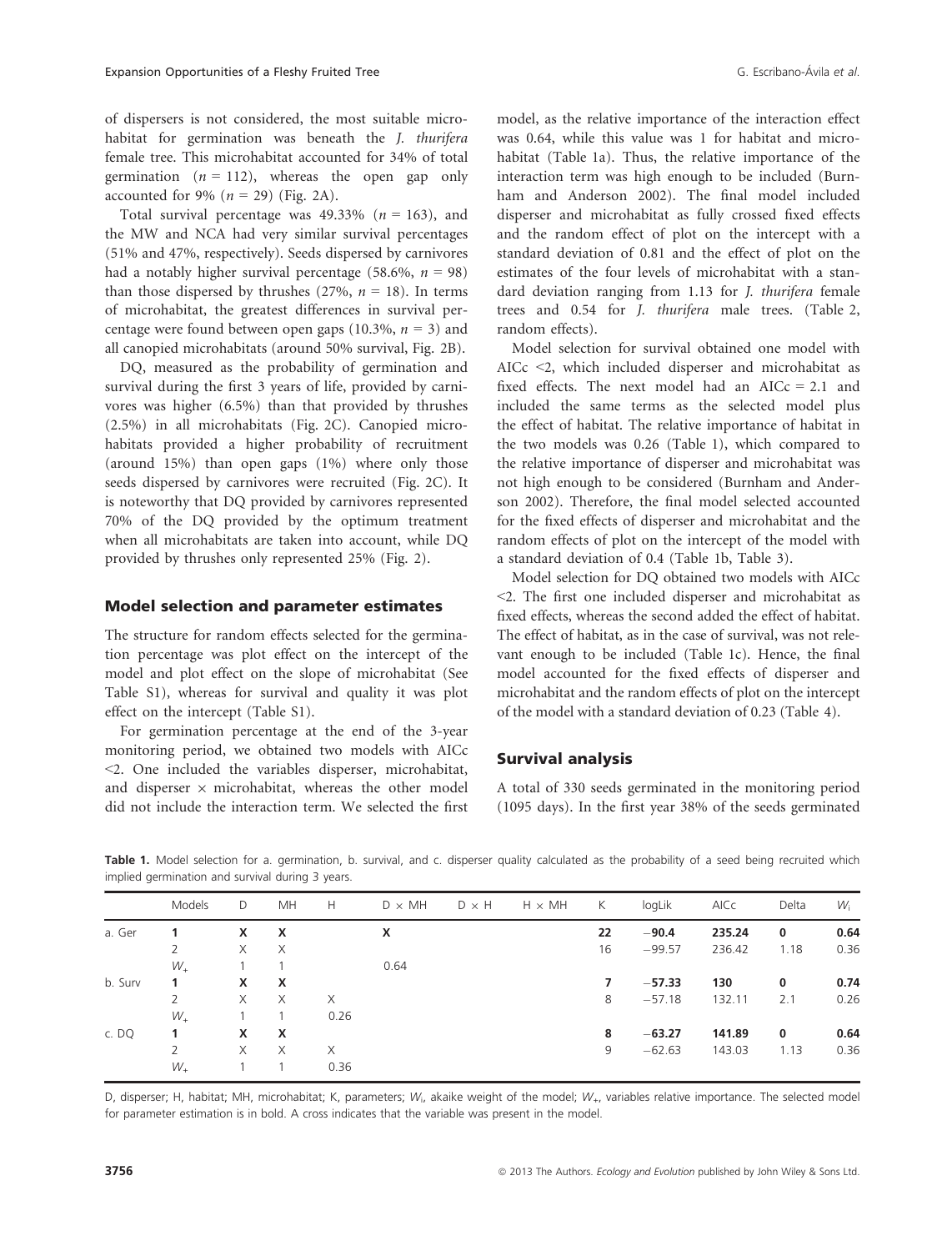G. Escribano-Ávila et al. **Expansion Opportunities of a Fleshy Fruited Tree G. Escribano-Ávila et al.** 

Table 2. Germination estimates and standard errors for the GLMM on germination percentage as a response variable, disperser and microhabitat as full crossed fixed factors, and plot effect on the estimates of the intercept and microhabitat as random factors.

| Fixed effects              | Estimate | SE        |
|----------------------------|----------|-----------|
| Intercept                  | $-2.165$ | 0.387     |
| Female                     | 0.678    | 0.516     |
| Male                       | 0.929    | 0.398     |
| Shrub                      | 0.809    | 0.460     |
| Carnivore                  | $-1.553$ | 0.421     |
| Thrushes                   | $-2.179$ | 0.656     |
| Female $\times$ Carnivores | 1.237    | 0.503     |
| Male $\times$ Carnivores   | 0.318    | 0.506     |
| Shrub $\times$ Carnivores  | 1.255    | 0.499     |
| Female $\times$ Thrushes   | 1.797    | 0.727     |
| Male $\times$ Thrushes     | 1.064    | 0.731     |
| Shrub $\times$ Thrushes    | 1.032    | 0.748     |
| Random effects             | Variance | <b>SD</b> |
| Intercept                  | 0.66     | 0.81      |
| Female                     | 1.27     | 1.13      |
| Male                       | 0.29     | 0.54      |
| Shrub                      | 0.77     | 0.88      |

Missing estimates on levels, "Open," and "Optimum treatment" are included on the intercept.

Table 3. Survival estimates and standard errors for the GLMM on survival percentage as a response variable, disperser and microhabitat as fixed factors, and plot effect on the estimate of the intercept as a random factor.

| Fixed effects  | Estimate | <b>SE</b> |  |
|----------------|----------|-----------|--|
| Intercept      | $-2.141$ | 0.651     |  |
| Female         | 2.156    | 0.666     |  |
| Male           | 2.616    | 0.666     |  |
| Shrub          | 2.417    | 0.664     |  |
| Carnivore      | 0.240    | 0.282     |  |
| Thrushes       | $-1.194$ | 0.367     |  |
| Random effects | Variance | <b>SD</b> |  |
| Intercept      | 0.16     | 0.40      |  |

Missing estimates on levels, "Open," and "Optimum treatment" are included on the intercept.

 $(n = 124)$ , 48% in the second year  $(n = 159)$ , and 14% in the third year ( $n = 47$ ). The germination curve was not affected by habitat type (log-rank  $\chi^2 = 0.1$ , df = 1,  $P = 0.75$ ). Similarly, neither dispersers nor optimum treatment produced any differences in the germination curve (log-rank  $\chi^2 = 2.1$ , df = 2, P = 0.34). Microhabitat affected germination rate with germination being significantly slower in the open gap (log-rank  $\gamma^2 = 61.7$ , df = 3,  $P < 0.0001$ , See Fig. S1).

The seedling survival curve was not affected by habitat type (log-rank  $\chi^2 = 0.2$ , df = 1,  $P = 0.7$ ). However,

Table 4. Disperser quality (DQ) estimates and standard errors for the GLMM on recruitment percentage obtained for the total number of seeds sown and seedling survival after 3 years as response variable, disperser and microhabitat as fixed factors, and plot effect on the estimate of the intercept as a random factor.

| Fixed effects    | Estimate | SE.  |
|------------------|----------|------|
| Intercept        | $-4.48$  | 0.6  |
| Carnivore        | $-0.5$   | 0.19 |
| Thrushes         | $-1.5$   | 0.29 |
| Female           | 2.74     | 0.6  |
| Male             | 2.92     | 0.6  |
| Shrub            | 2.73     | 0.6  |
| Random effects   | Variance | .SD  |
| Plot (intercept) | 0.06     | 0.23 |

Missing estimates on levels, "Open," and "Optimum treatment" are included on the intercept.

microhabitat and disperser significantly affected seedling survival (log-rank  $\chi^2 = 34$ , df = 3, P = 0.0001;  $\chi^2 = 12.1$ ,  $df = 2$ ,  $P = 0.0024$ , respectively). Seedlings in open gaps died faster than in covered microhabitats. Seedlings dispersed by thrushes also died faster than those from the optimum treatment or dispersed by carnivores (Fig. S1)

# **Discussion**

Land-use may affect plant regeneration by modifying the relative weight of different demographic stages in the final process of recruitment (Gonzalez-Varo et al. 2012). However, this was not the case in our study, and contrary to our hypothesis no differences were found in germination, seedling survival, or probability of recruitment in the studied stages, mature J. thurifera woodland, and NCA. This highlights that the regeneration capacity of the species in old fields is not limited at these critical early life stages. These findings may be related to low-intense traditional agriculture management and to these ancient crop fields being interspersed with natural vegetation. Land-use could affect the quality of dispersal provided by different dispersal vectors (Puerta-Piñeiro et al. 2012). According to our results, DQ provided by carnivores was higher than that provided by thrushes and did not shift between woodland and the disturbed NCA. Thus, the mutualistic interaction between J. thurifera and carnivores, a generalist group of dispersers, produced more recruitment than the specialized group of thrushes which selected smaller seeds due to gape width limitation. According to previous results on the quantity of seeds dispersed by thrushes and carnivores (Escribano-Avila et al. 2012) and the differential DQ obtained, the dispersal assemblage of J. thurifera is formed by two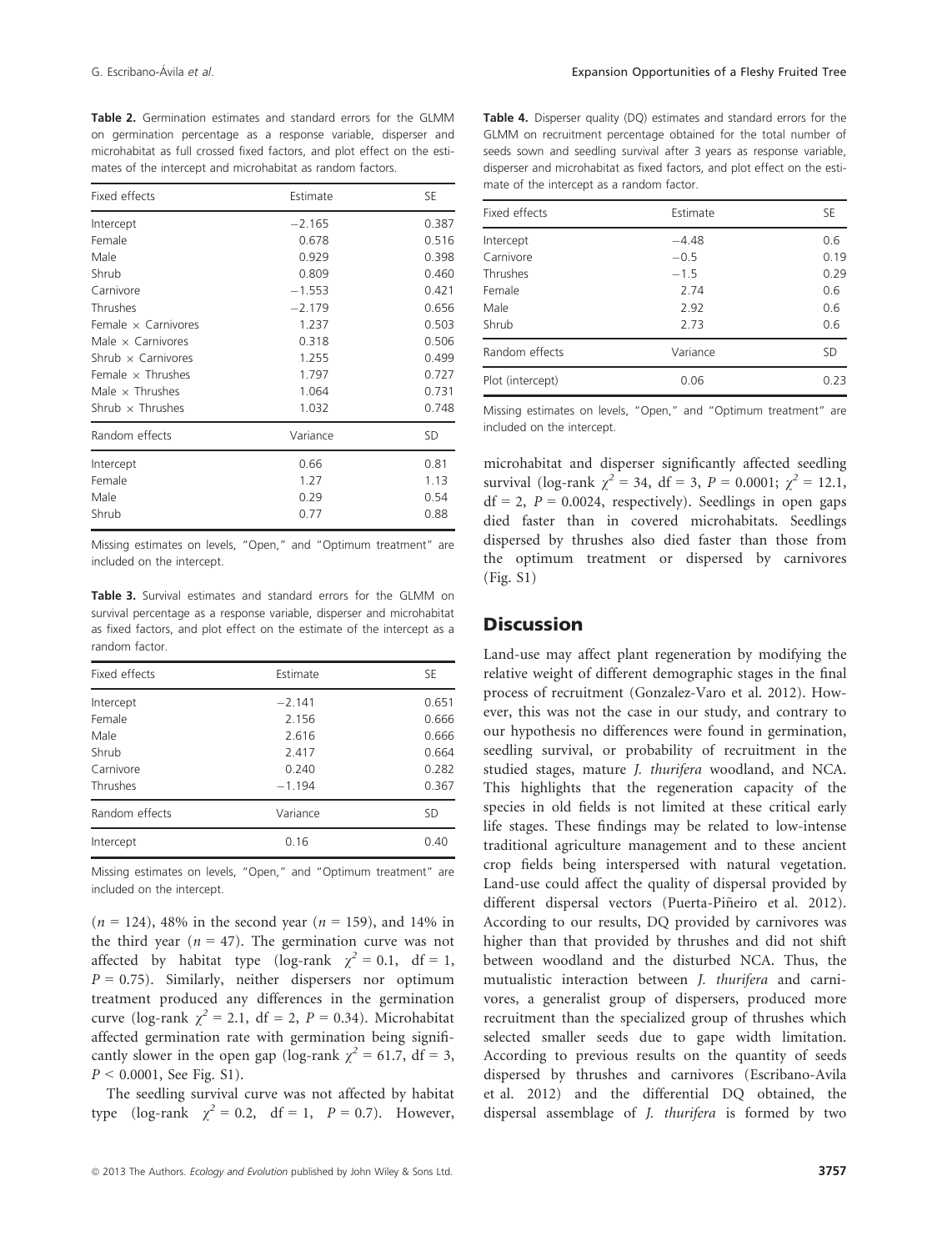functional groups which offer a different, but complementary service. Carnivores are opportunistic high-quality dispersers, whereas thrushes are faithful but significantly lower quality dispersers. By maintaining both functional groups, J. thurifera ensures its dispersal services under a complete array of environmental scenarios at contrasted spatial and timescales (Fleming et al. 1993).

# Disperser effect on germination and microhabitat interaction

Carnivores, compared to thrushes, are expected to have longer periods of gut retention time which is related to a reduced germinability (Murray et al. 1994). Obviously, this tight connection can be modulated by fruit and seed traits (Traveset and Verdú 2002). Juniperus thurifera seeds have a tough seed coat and embryos have a strong, long dormancy. As we found no differences in germination percentages between guilds, we can assume that J. thurifera seeds do not suffer damage due to longer gut passage time.

The germination probability of seeds dispersed by thrushes reached a maximum under J. thurifera adult trees, whereas in the case of carnivores maximum germination probability was obtained in shrub microhabitats, as shown by the interaction effect between microhabitat and disperser on germination. A similar pattern was found for the quantity of dispersed seeds. Thrushes preferably dispersed seeds beneath the canopy of adult J. thurifera trees as a result of their feeding behavior, whereas carnivores deposited more seeds in conspicuous shrubs due to territorial and scent-marking behavior (Escribano-Avila et al. 2012). Therefore, both functional groups of frugivores performed nonrandom dispersal in microhabitats, enhancing germination according to gut passage effect and seed selection performed for each guild. Thus, each functional disperser group generated directed dispersal at the stage of germination (Howe and Smallwood 1982; Wenny and Levey 1998; Howe and Miriti 2004), resulting in a complex dispersal mosaic which was lately modified by seedling survival.

### Microhabitat conditions and seed size selection instead of density dependence– determined recruitment

The highest germination and seedling survival rate of Spanish juniper occurred underneath female juniper tree and similar rates were recorded on male junipers and shrubs. This is quite an unexpected result from the Janzen (1970) and Connell (1971) model perspective (JC hereafter), according to which higher rates of mortality are expected beneath the crown of mother trees due to a

higher incidence of pathogens and postdispersal predation. We have not detected seed or seedling predation by pathogens, neither by herbivores in the case of seedlings; instead the most important cause of seedling mortality was desiccation (personal observation). Consequently, our results are better explained by the nurse effect of canopies, that is, facilitation (Lloret et al. 2005) than the JC model. In this study seed and seedling predation by vertebrates were avoided by the use of netting cages, and thus, the effect of vertebrates' natural enemies could not be evaluated. However, a postdispersal seed removal experiment was performed using the same habitats and microhabitats and two different seed-clumped patterns (data not shown, under preparation). We found similar rates of seed removal in all microhabitats and independently of the clumped pattern which make our recruitment estimates and DQ provided by dispersal guilds robust. Additionally, postdispersal removal rates were similar among MWs and NCA in this study site and therefore the colonization process do not seem to be specially limited by postdispersal predation by mice and rabbits (common seed predators in farming lands).

Medium- to large-sized mammals disperse larger seed clumps than small- to medium-sized birds. According to the JC model, the former are expected to suffer higher mortality than the latter due to negative density dependence. Seeds from the optimum treatment had the higher rate of germination, in this case it is not possible to know which of the two components of the treatment, manual depulpation plus stratification or individual sowing, are responsible for the final outcome. However, in the case of seeds dispersed by thrushes and carnivores the clumping deposition (2 vs. 18 seeds, respectively) does not seem to have an effect as seeds from both dispersers reached similar rates of germination. Therefore, for naturally dispersed seeds of Spanish juniper it seems that there is not an effect of clumping pattern on germination. In the case of seedling survival it seems even clearer that our results do not match the JC model as the seedlings which suffered less mortality rates were those of the most clumped pattern, that is, the seeds dispersed by carnivores.

Instead of by the clumping pattern, our results seem to be better explained by an active seed size selection performed by thrushes. Seeds dispersed by carnivores had a higher survival probability than those dispersed by thrushes. We detected that seeds dispersed by thrushes were smaller than those collected at random from trees and those dispersed by carnivores. Therefore, it seems that thrushes actively selected smaller fruits in the available pool size. This has been described elsewhere for this assemblage and seems to be related to gape width constraints (Jordano 1995; Parciak 2002; Rey et al. 2004). Reduced seed size is known to have a detrimental effect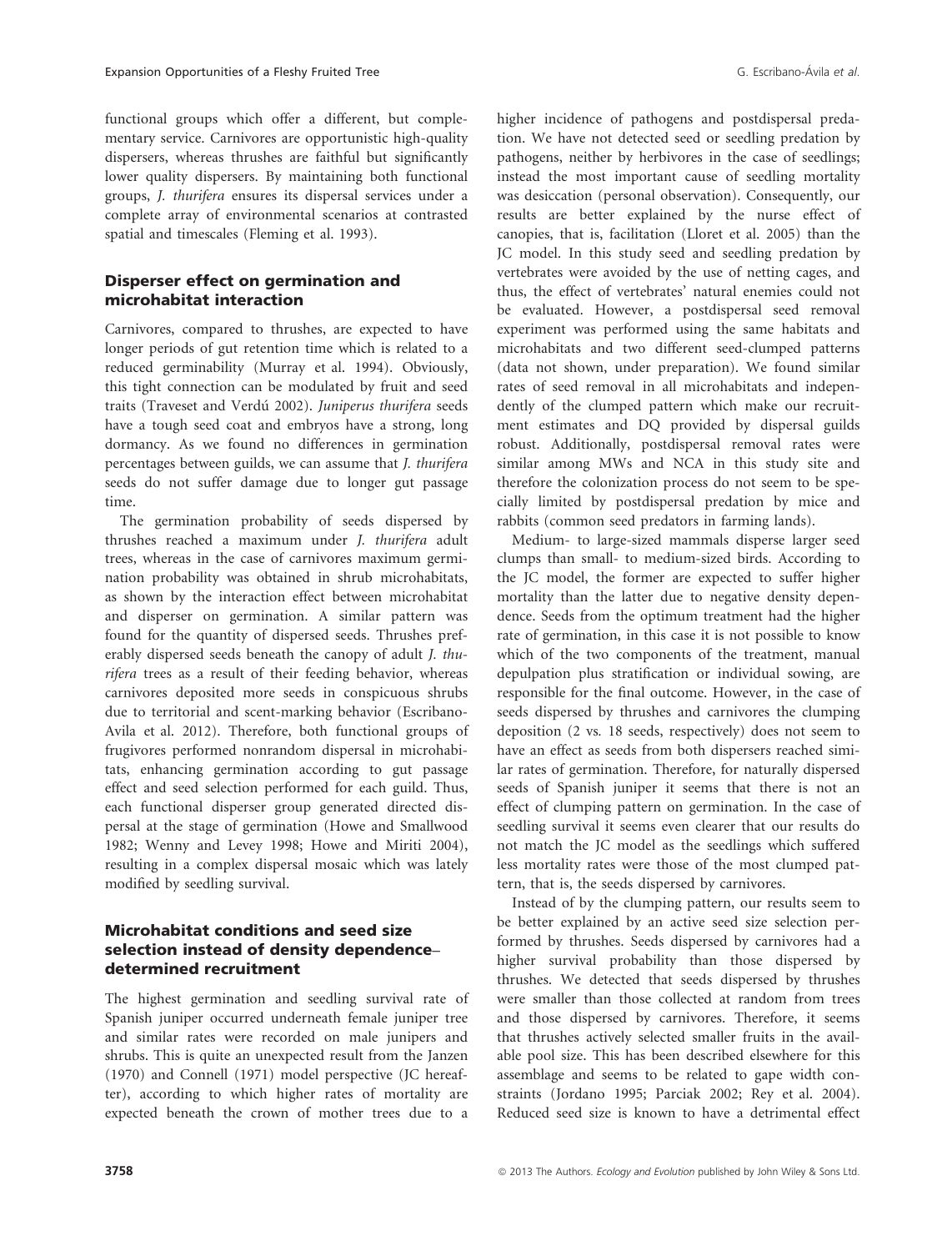on early survival, as larger seeds usually have larger reserve stocks which plants rely on at this early stage (Venable and Brown 1988; Westoby et al. 1996). Galetti et al. (2013) in a recently published article have shown how the nonrandom loss of a subset of frugivores has pervasive effects on plant regeneration dynamics. They studied the evolutionary and demographic consequences of losing the biggest frugivores on the dispersal assemblage community. Similar results could be expectable in the case of J. thurifera, if carnivores were depleted from the dispersal assemblage (i.e., predators control) or do not function as legitimate dispersers due to the abundance of more profitable trophic resources. Under this scenario the colonization of old fields by the species are expected to be compromised or at least decelerated.

According to our results, the adequacy of a microhabitat for germination and early survival is dependent on selection, handling, and the gut passage effect suffered by seeds before they arrive at a given microhabitat. This means that the two subcomponents of DQ (i) quality of treatment in mouth and gut and (ii) quality of deposition could be strongly interrelated (See Rey et al. 2004 for similar results on Olea europaea). Similarly, García and Grivet (2011) highlighted how the maternal identity of dispersed seeds and their clumping pattern, both determined by dispersers, have been completely overlooked in seed dispersal studies, even though the nonrandom distribution of genotypes of both conspecifics and heterospecifics in the landscape could have a strong influence on demographic, genetic, and evolutionary patterns (García et al. 2009).

# Differential quality and fidelity of the dispersal assemblage: greater diversity provides more regeneration opportunities

Carnivores are a critical element of the dispersal assemblage of many plant species in highly disturbed habitats, as they usually disperse more seeds than other guilds promoting natural ecosystem recovery (López-Bao and Gonzalez-Varo 2011; Escribano-Avila et al. 2012; Perea et al. 2012). As shown by our results, they provide highquality dispersal by improving germination and seedling survival. These findings are especially important in open gaps, as the arrival and establishment of the first trees is a critical stage in the process of natural colonization. Carnivores' dispersal patterns increase population size and enhance connectivity and gene flow across the landscape, which is especially beneficial in low-density populations where isolation could cause inbreeding or inhibit the reproductive success of self-incompatible species due to pollen limitation (Bacles et al. 2006). By dispersing seeds in open gaps, carnivores increase the probability of recruiting isolated trees. This favors animal movement in general, but especially attracts other species of frugivores, such as birds (Herrera and García 2009) producing a synergic effect on seed mobilization (Howe and Miriti 2004). Verdú and García-Fayos (1996) described how this perch effect promotes the colonization of old fields in a nucleated pattern around the isolated trees in a Mediterranean landscape. The dispersal pattern performed by carnivores simulates an active restoration practice based on the plantation of pioneer trees or clumps (i.e., woodland islets) which act as a stepping stone for the activity of a complex assemblage of dispersers in former deforested lands (Lamb et al. 2005; Benayas et al. 2008). This has the outstanding advantage that carnivores do it for free.

However, carnivores are generalist feeders which have the ability to shift their food consumption to different resources depending on the different trade-offs among food profitability, energy, protein content, and the time invested in obtaining such food (Stephens and Krebs 1986; Genovesi et al. 1996; De Marinis and Asprea 2004). As a result, their role as seed dispersers is commonly opportunistic (Herrera 1989; Zhou et al. 2008). In the study area, we detected a decrease in fruit consumption by carnivores in one of our MW and in several NCA, probably as a consequence of the higher local diversity of trees and shrubs which could provide a higher abundance of prey (small mammals and insects) and promote a shift in carnivores' trophic resource consumption (Escribano-Avila et al. 2012). Therefore, the maintenance of thrushes in the dispersal community, even though they are not high-quality dispersers, provides a reliable dispersal service to the tree and regeneration process as a whole, as they are trustworthy dispersers independent of the context (Escribano-Avila et al. 2012). Maintaining a diverse dispersal community seems to be a successful strategy for the persistence of the species, as J. thurifera has overcome several environmental changes throughout its long history since the tertiary (Terrab et al. 2008). Nowadays, the species is clearly benefitting from its diverse dispersal assemblage, given the spectacular transformation of old fields into NCA (Gimeno et al. 2012). The maintenance of diverse dispersal assemblages has been recently related to ecosystem resilience (Garcia and Martinez 2012), especially in cases where different dispersers provide a similar service to their interacting plant species. Recently, this has been referred to as functional redundancy and makes plant populations less vulnerable to the loss of dispersal species (García et al. 2013; Plein et al. 2013). This suggests that the resilience capacity of an ecosystem is dependent not only on the species diversity but also on the link between species diversity and functionality of the dispersal assemblage (Naeem et al. 1994; Jonsson et al. 2002; Pocock et al. 2012). However, on the seed dispersal framework there is no clear definition of what is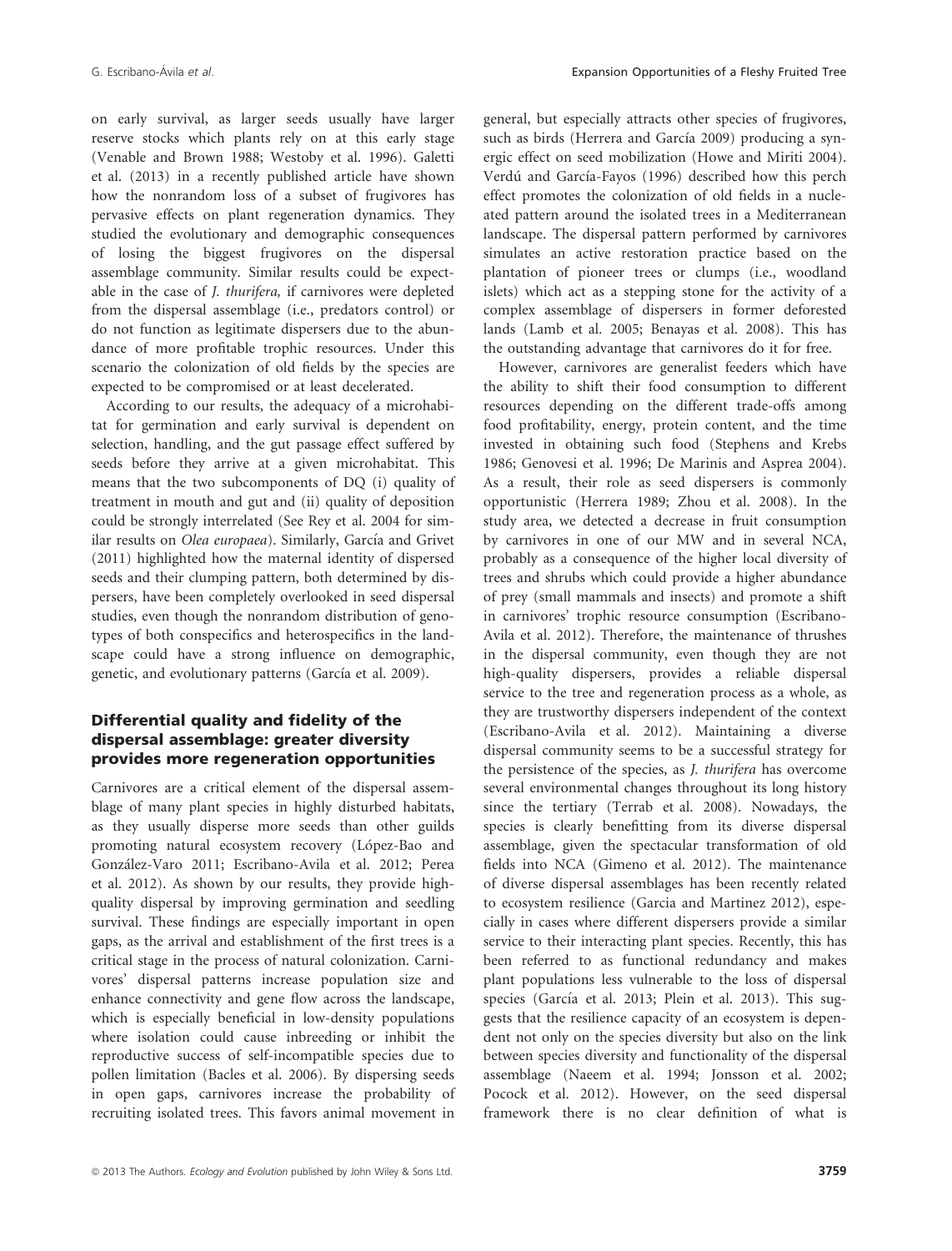considered as "functional diversity". Thus, a precise definition of what is considered as functional diversity for a dispersal assemblage community and a detailed clarification in this sense is necessary. From our point of view, dispersal functionality should include information on the probability of recruitment for dispersed seeds by different members on a dispersal assemblage accounting for natural heterogeneity. In this sense, our work is a good contribution on the understanding of dispersal functionality, although much more empirical studies are needed in order to know the functional diversity of dispersal assemblages and to build a general framework.

# Conclusions

Old fields abandoned due to rural exodus have a strong potential for natural regeneration, if certain perturbation thresholds are not passed (Cramer et al. 2008) and seeds are supplied by the dispersal community. Different guilds of dispersers could provide differential functional services to plant species, as found in this work. Therefore, the diversity of dispersal assemblages should be correctly managed to favor ecosystem regeneration. Dispersed seed characteristics such as size, maternal origin, and clumping patterns are determined by dispersers' behavior previous to deposition. These seed characteristics modulate the suitability of microhabitat conditions, and consequently affect recruitment and evolutionary patterns. Unfortunately, to our knowledge this has been overlooked in seed dispersal studies. We consider that explicitly including the effects of nonrandom selection performed by dispersers on seed characteristics in the framework of seed dispersal effectiveness (Schupp et al. 2010) could greatly improve our understanding of the effects of seed dispersal in ecological and evolutionary processes.

# Acknowledgments

The authors thank the authorities of the Alto Tajo Natural Park who gave permission to work on this protected area. We thank the valuable comments of Carlos Lara and Cristina García on previous versions of this manuscript. We are also grateful to Lori De Hond for linguistic assistance. Gema Escribano-Avila was supported by a FPU-MEC doctoral grant from the Spanish Ministry for Education (http://www.educacion.gob.es/portadahtml). Funding was provided by the Spanish Ministry for Innovation and Science (http://www.idi.mineco.gob.es/) with the grants CGL2010-16388/BOS, Consolider Montes (CSD2008\_00040), VULGLO (CGL2010-22180-C03-03), and CALCOFIS (CGL2009-13013), and by the Community of Madrid grant (http://www.madrimasd.org/) REMEDINAL 2 (CM-S2009/AMB-1783).

# Conflict of Interest

None declared.

### References

- Bacles, C., A. Lowe, and R. Ennos. 2006. Effective seed dispersal across a fragmented landscape. Science 311:628.
- Barton, K. 2012. MuMIn: multi-model inference R package version 1.8. Available at http://CRAN.R-project.org/ package=MuMIn (accessed 30 May 2013).
- Bates, D., M. Maechler, and B. Bolker. 2012. lme4: linear mixed-effects models using S4 classes. R package version 0.999999-0. Available at http://CRAN.R-project.org/ package=lme4 (accessed 30 May 2013).
- Benayas, J. M. R., J. M. Bullock, and A. C. Newton. 2008. Creating woodland islets to reconcile ecological restoration, conservation, and agricultural land use. Front. Ecol. Environ. 6:329–336.
- Blanco, E., M. Casado, M. Costa, R. Escribano, M. García, M. Génova, et al. 2005. Los bosques ibéricos: una interpretación geobotánica. 4ª ed rev. Planeta, Barcelona.
- Bolker, B., M. Brooks, C. Clark, S. Geane, J. Poulsen, M. Stevens, et al. 2009. Generalized linear mixed models: a practical guide for ecology and evolution. Trends Ecol. Evol. 24:127–135.
- Breitbach, N., K. Bohning-Gaese, I. Laube, and M. Schleuning. 2012. Short seed-dispersal distances and low seedling recruitment in farmland populations of bird-dispersed cherry trees. J. Ecol. 100:1349–1358.
- Burnham, K., and D. Anderson. 2002. Model selection and multimodel inference. A practical information-theoretic approach. Springer, New York.
- Chavez-Ramirez, F., and D. R. Slack. 1994. Effects of avian foraging and post-foraging behaviour on seed dispersal patterns of Ashe juniper. Oikos 71:40–46.
- Clark, C., J. Poulsen, B. Bolker, E. Connor, and V. Parker. 2005. Comparative seed shadows of bird-, monkey-, and wind-dispersed trees. Ecology 86:2684–2694.
- Connell, J. 1971. On the role of natural enemies in preventing competitive exclusion in some marine animals and in rain forest trees. Pp. 298–312 in P. Boer and G. Gradwell, eds. Dynamics of numbers in populations. Wageningen, The Netherlands.
- Cramer, V., R. Hobbs, and R. Standish. 2008. What's new about old fields? Land abandonment and ecosystem assembly. Trends Ecol. Evol. 23:104–112.
- De Marinis, A., and A. Asprea. 2004. The diet of red fox Vulpes vulpes and badger Meles meles in the Mediterranean ecosystems. Pp. 1–10 in M. Aranoutsou and V. Papanatasis, eds. 10th MEDECOS conference. Rhodes, Greece.
- Escribano-Avila, G., V. Sanz-Perez, B. Pías, E. Virgós, A. Escudero, and F. Valladares. 2012. Colonization of abandoned land by Juniperus thurifera is mediated by the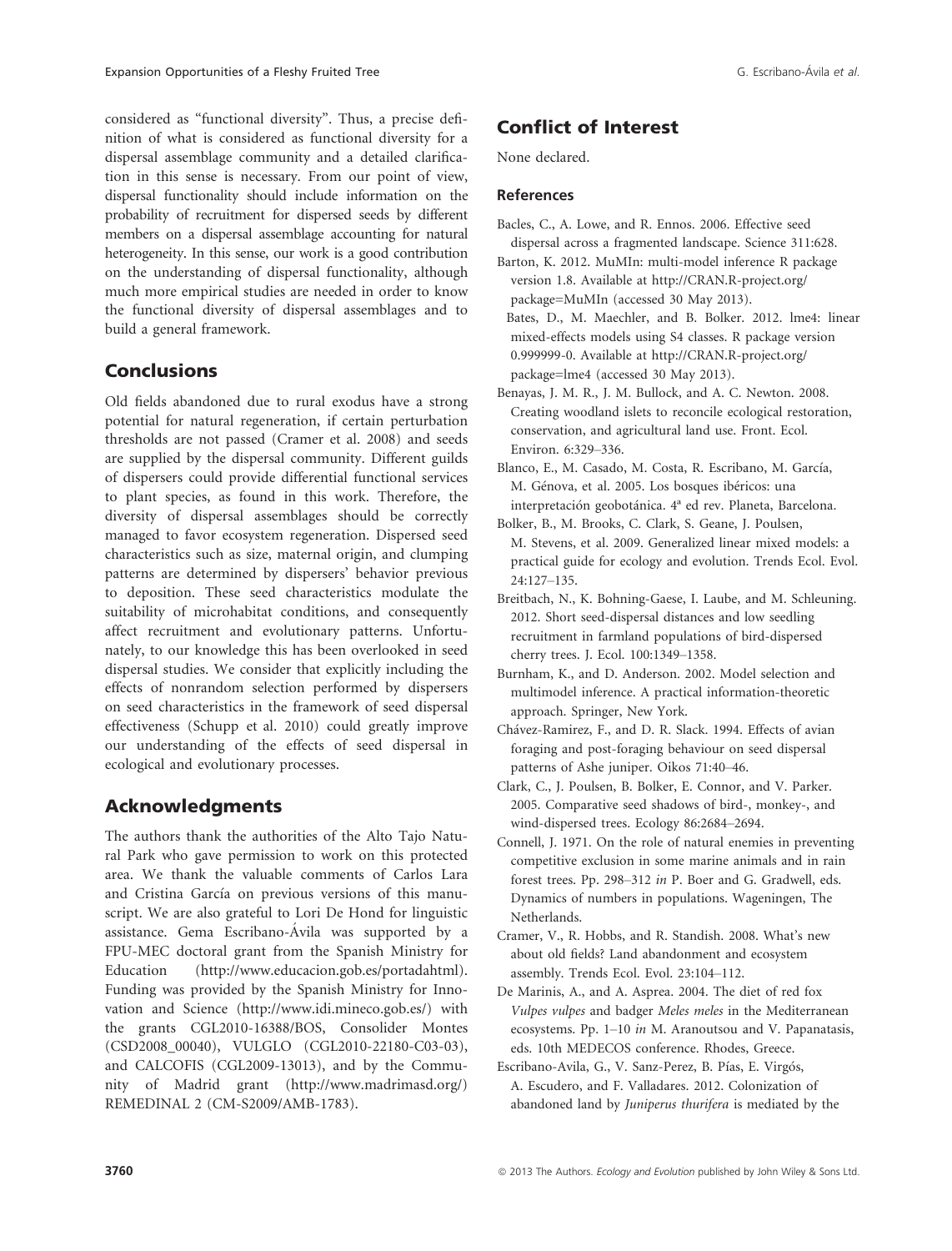interaction of a diverse dispersal assemblage and environmental heterogeneity. PLoS One 7:e46993.

Figuerola, J., I. Charalambidou, L. Santamaria, and A. Green. 2010. Internal dispersal of seeds by waterfowl: effect of seed size on gut passage time and germination patterns. Naturwissenschaften 97:555–565.

Fleming, T., L. Venable, and L. G. Herrera M. 1993. Opportunism vs. specialization: the evolution of dispersal strategies in fleshy-fruited plants. Vegetatio 107/ 108:107–120.

Galetti, M., R. Guevara, M. C. Cortes, R. Fadini, S. Von ^ Matter, A. Leite, et al. 2013. Functional extinction of birds drives rapid evolutionary changes in seed size. Science 340:1086–1089.

García, C., and D. Grivet. 2011. Molecular insights into seed dispersal mutualisms driving plant population recruitment. Acta Oecol. 37:632–640.

Garcia, D., and D. Martinez. 2012. Species richness matters for the quality of ecosystem services: a test using seed dispersal by frugivorous birds. Proc. Biol. Sci. 279:3106–3113.

García, C., P. Jordano, J. Arroyo, and J. Godoy. 2009. Maternal genetic correlations in the seed rain: effects of frugivore activity in heterogeneous landscapes. J. Ecol. 97:1424–1435.

García, D., D. Martínez, J. Herrera, and J. Morales. 2013. Functional heterogeneity in a plant-frugivore assemblage enhances seed dispersal resilience to habitat loss. Ecography 36:208.

García-Fayos, P., J. Gulias, J. Martínez, A. Marzo, J. P. Melero, A. Traveset, et al. 2001. Bases ecológicas para la recolección, almacenamiento y germinacion de semillas de especies de uso forestal en la comunidad valenciana. Banc de llavors Forestals (Conselleria de Medi Ambient, Generalitat Valenciana), Valencia.

Genovesi, P., M. Secchi, and L. Boitani. 1996. Diet of stone martens: an example of ecological flexibility. J. Zool. 238:545–555.

Gimeno, E., A. Escudero, A. Delgado, and F. Valladares. 2012. Previous land use alters the effect of climate change and facilitation on expanding woodlands of Spanish juniper. Ecosystems 15:564–579.

Gonzalez-Varo, J. P., S. Nora, and A. Aparicio. 2012. Bottlenecks for plant recruitment in woodland remnants: an ornithochorous shrub in a Mediterranean "relictual" landscape. Perspect. Plant Ecol. Evol. Syst. 14:111–122.

Harper, J. 1977. Population biology of plants. Academic Press, London.

Harrington, D., and T. Fleming. 1982. A class of rank test procedures for censored survival data. Biometrica 69:553–566.

Herrera, C. M. 1989. Frugivory and seed dispersal by carnivorous mammals and associated fruit characteristics, in undisturbed Mediterranean habitats. Oikos 55:250–262.

Herrera, J., and E. Doblas-Miranda. 2013. Land-cover change effects on trophic interactions: current knowledge and

future challenges in research and conservation. Basic Appl. Ecol. 14:1–11.

Herrera, J., and D. García. 2009. The role of remnant trees in seed dispersal through the matrix: being alone is not always so bad. Biol. Conserv. 142:149–158.

Howe, H. 1989. Scatter- and clump-dispersal and seedling demography: hypothesis and implications. Oecologia 79:417–426.

Howe, H., and M. Miriti. 2004. When seed dispersal matters. Bioscience 54:651–660.

Howe, H., and J. Smallwood. 1982. Ecology of seed dispersal. Annu. Rev. Ecol. Syst. 13:201–228.

Janzen, D. 1970. Herbivores and the number of tree species in tropical forests. Am. Nat. 104:501–528.

Jonsson, M., O. Dangles, B. Malmqvist, and F. Guerold. 2002. Simulating species loss following perturbation: assessing the effects on process rates. Proc. Biol. Sci. 269:1047–1052.

Jordano, P. 1995. Frugivore mediated selection on fruit and seed size- birds and St Lucies cherry, Prunus mahaleb. Ecology 76:2627–2639.

Jordano, P., and E. W. Schupp. 2000. Seed disperser effectiveness: the quantity component and patterns of seed rain for Prunus mahaleb. Ecol. Monogr. 70:591–615.

Jordano, P., C. Garcia, J. A. Godoy, and J. L. Garcia-Castano. 2007. Differential contribution of frugivores to complex seed dispersal patterns. Proc. Natl Acad. Sci. USA 104:3278–3282.

Karubian, J., V. Sork, T. Roorda, R. Duraes, and T. Smith. 2010. Destination-based seed dispersal homogenizes genetic structure of a tropical palm. Mol. Ecol. 19:1745–1753.

Lamb, P., P. Erskine, and J. Parrota. 2005. Restoration of degraded tropical forest landscapes. Science 310:1628–1632.

Livingston, R. 1972. Influence of birds, stones and soil on establishment of pasture juniper, Juniperus communis and red cedar, Juniperus virginiana in New England pastures. Ecology 53:1141–1147.

Lloret, F., J. Peñuelas, and M. Estiarte. 2005. Effects of vegetation canopy and climate on seedling establishment in Mediterranean shrubland. J. Veg. Sci. 16:67–76.

López-Bao, J. V., and J. P. González-Varo. 2011. Frugivory and spatial patterns of seed deposition by carnivorous mammals in anthropogenic landscapes: a multi-scale approach. PLoS One 6:e14569.

Montesinos, D., M. Verdu, and P. Garcia-Fayos. 2007. Moms are better nurses than dads: gender biased self-facilitation in a dioecious Juniperus tree. J. Veg. Sci. 18:271–280.

Morales, J., M. Rivarola, G. Amico, and T. Carlo. 2012. Neighborhood effects on seed dispersal by frugivores: testing theory with a mistletoe-marsupial system in Patagonia. Ecology 93:741–748.

Murray, K., S. Russell, C. Picone, K. Winnett-Murray, W. Sherwood, and M. Kuhlmann. 1994. Fruit laxatives and seed passage rates in frugivores: consequences for plant reproductive success. Ecology 75:989–994.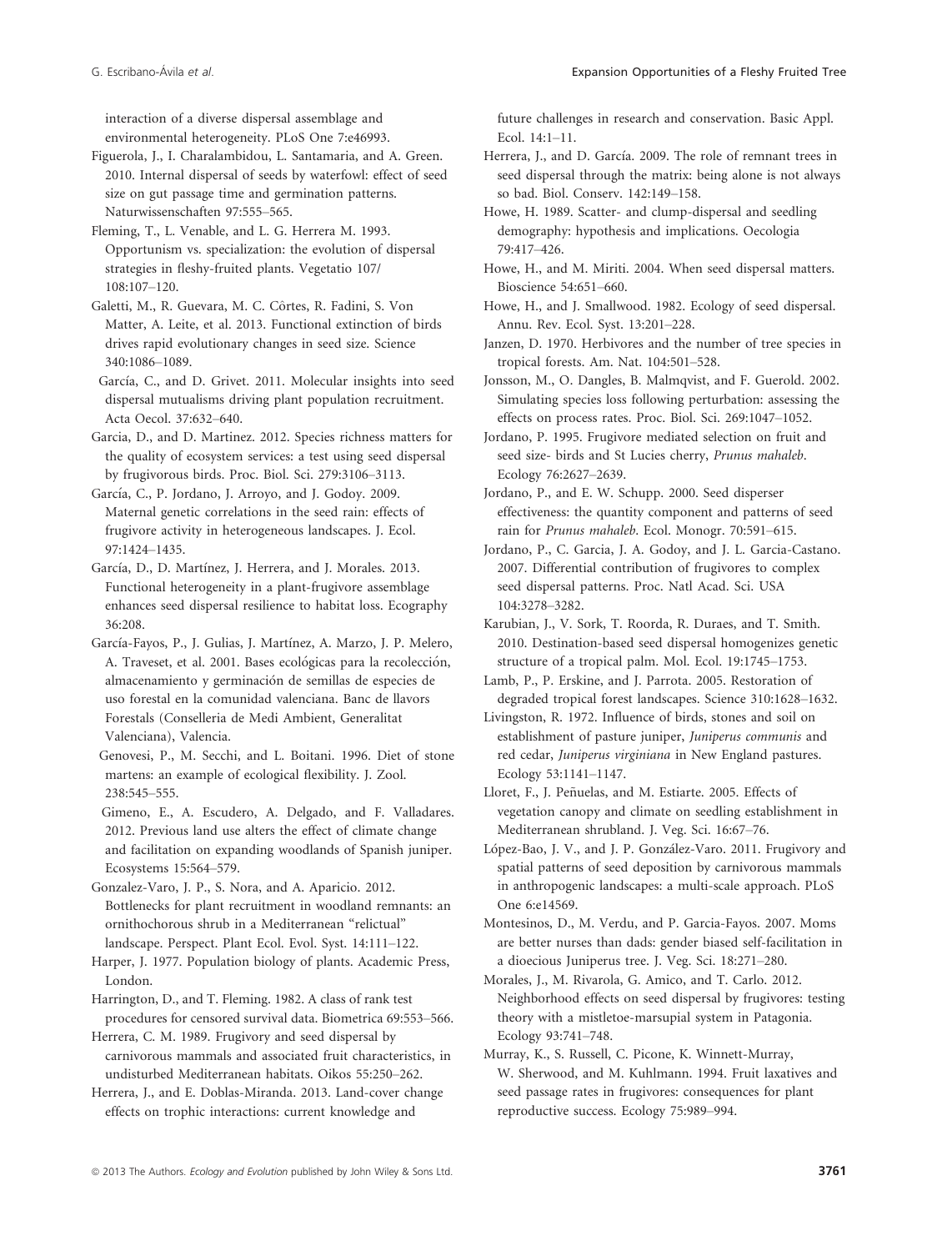Naeem, S., L. J. Thompson, S. P. Lawler, J. H. Lawton, and R. M. Woodfin. 1994. Declining biodiversity can alter the performance of ecosystems. Nature 368:734–737.

Nakashima, Y., E. Inoue, M. Inoue-Murayama, and J. Sukor. 2010. Functional uniqueness of a small carnivore as seed dispersal agents: a case study of the common palm civets in the Tabin Wildlife Reserve, Sabah, Malaysia. Oecologia 164:721–730.

Nathan, R., and H. C. Muller-Landau. 2000. Spatial patterns of seed dispersal, their determinants and consequences for recruitment. Trends Ecol. Evol. 15:278–285.

Olano, J. M., V. Rozas, D. Bartolome, and D. Sanz. 2008. Effects of changes in traditional management on height and radial growth patterns in a Juniperus thurifera L. woodland. For. Ecol. Manage. 255:506–512.

Parciak, W. 2002. Seed size, number, and habitat of a fleshy-fruited plant: consequences for seedling establishment. Ecology 83:794–808.

Perea, R., M. Delibes, M. Polko, A. Suárez-Esteban, and J. M. Fedriani. 2012. Context-dependent fruit–frugivore interactions: partner identities and spatio-temporal variations. Oikos 122:943–951. doi: 10.1111/j.1600-0706. 2012.20940.x.

Plein, M., L. Längsfeld, E. L. Neuschulz, C. Schultheib, L. Ingmann, T. Töpfer, et al. 2013. Constant properties of plant-frugivore networks despite fluctuations in fruit and bird communities in space and time. Ecology 94:1296– 1306.

Pocock, M. J. O., D. M. Evans, and J. Memmott. 2012. The robustness and restoration of a network of ecological networks. Science 335:973–977.

Puerta-Piñeiro, C., J. Pino, and J. M. Gomez. 2012. Direct and indirect landscape effects on Quercus ilex regeneration in heterogeneous environments. Oecologica 170:1009–1020.

R Development Core Team. 2012. A language and environment for statistical computing. R Foundation for Statistical Computing, Viena, Austria.

Reid, N. 1989. Dispersal of mistletoes by honeyeaters and flowerpeckers – components of seed dispersal quality. Ecology 70:137–145.

Rejmének, M., and E. Rosén. 2009. Influence of colonizing shrubs on species-area relationship in alvar plant communities. J. Veg. Sci. 3:625–630.

Rey, P., J. E. Gutierrrez, J. Alcantara, and F. Valera. 1997. Fruit size in wild olives: implications for avian seed dispersal. Funct. Ecol. 11:611–618.

Rey, P., J. Alcantara, F. Valera, A. Sanchez-Lafuente, J. Garrido, J. Ramírez, et al. 2004. Seedling establishment in Olea europaea: seed size and microhabitat affect growth and survival. Ecoscience 11:310–320.

Rodríguez-Pérez, J., T. Wiegand, and L. Santamaria. 2011. Frugivore behaviour determines plant distribution: a spatially-explicit analysis of a plant-disperser interaction. Ecography 35:113–123.

Russo, S., S. Portnoy, and C. Augspurger. 2006. Incorporating animal behaviour into seed dispersal models: implications for seed shadows. Ecology 87:3160–3174.

Santos, T., J. Telleria, and E. Virgós. 1999. Dispersal of Spanish juniper Juniperus thurifera by birds and mammals in a fragmented landscape. Ecography 22:193–204.

Schupp, E. W., and M. Fuentes. 1995. Spatial patterns of seed dispersal and the unification of plant-population ecology. Ecoscience 2:267–275.

Schupp, E. W., J. M. Gomez, J. E. Jimenez, and M. Fuentes. 1997. Dispersal of Juniper occidentalis (western juniper) seeds by frugivorous mammals on Juniper Mountain, southeastern Oregon. Great Basin Nat. 57:74–78.

Schupp, E. W., P. Jordano, and J. M. Gomez. 2010. Seed dispersal effectiveness revisited: a conceptual review. New Phytol. 188:333–353.

Spiegel, O., and R. Nathan. 2007. Incorporating dispersal distance into the disperser effectiveness framework: frugivorous birds provide complementary dispersal to plants in a patchy environment. Ecol. Lett. 10:718–728.

Stephens, D. W., and J. R. Krebs. 1986. Foraging theory. Princeton Univ. Press, Princeton, NJ.

Terrab, A., P. Schonswetter, S. Talavera, E. Vela, and T. Stuessy. 2008. Range-wide phylogeography of Juniperus thurifera L., a presumptive keystone species of western Mediterranean vegetation during cold stages of the Pleistocene. Mol. Phylogenet. Evol. 48:94–102.

Therneu, T. 2012. Survival: a package for survival analysis in S. R package version 2.36-14. Available at http://CRAN. R-project.org/package=survival (accessed 30 May 2013).

Traveset, A. 1998. Effect of seed passage through vertebrate frugivores′ guts on germination: a review. Perspect. Plant Ecol. Evol. Syst. 1/2:151–190.

Traveset, A., and M. Verdú. 2002. A meta-analysis of the effect of gut treatment on seed germination. Pp. 339–350 in D. J. Levely, W. R. Silva, and M. Galetti, eds. Seed dispersal and frugivory. Ecology, evolution, and conservation. CABI, Wallingford.

Tylianakis, J. M., R. K. Didham, J. Bascompte, and D. A. Wardle. 2008. Global change and species interactions in terrestrial ecosystems. Ecol. Lett. 11:1351–1363.

Venable, L., and J. Brown. 1988. The selective interactions of dispersal, dormancy and seed size as adaptations for reducing risk in variable environments. Am. Nat. 131:360–384.

Verdú, M., and P. García-Fayos. 1996. Nucleation processes in a Mediterranean bird-dispersed plant. Funct. Ecol. 10:275–280.

Wenny, D., and D. Levey. 1998. Directed dispersal by bellbirds in a tropical cloud forest. Proc. Natl. Acad. Sci. USA 95:6204–6207.

Westcott, D., and D. Graham. 2000. Patterns of movement and seed dispersal of a tropical frugivore. Oecologia 122:249–257.